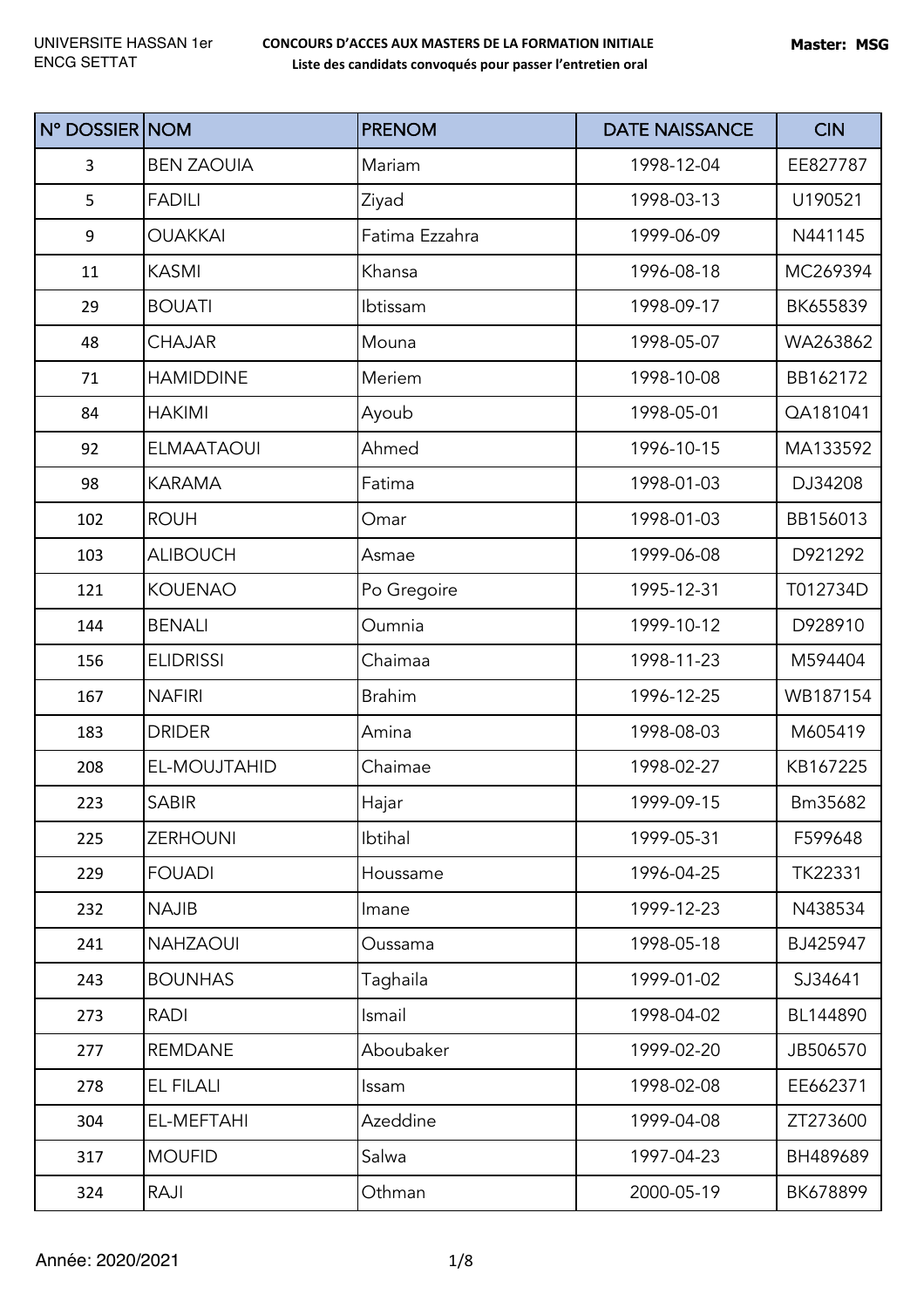| N° DOSSIER NOM |                    | <b>PRENOM</b>     | <b>DATE NAISSANCE</b> | <b>CIN</b> |
|----------------|--------------------|-------------------|-----------------------|------------|
| 342            | <b>JABRANE</b>     | Halima            | 1999-07-02            | W431979    |
| 348            | <b>SIRHA</b>       | Kaoutar           | 1999-06-02            | Cd685989   |
| 366            | <b>LARAKI</b>      | Hamza             | 2000-01-12            | BH616377   |
| 384            | <b>BENMANSOUR</b>  | Saad              | 1999-12-09            | WA268691   |
| 432            | EL HAJJAM          | Lina              | 1999-06-23            | AA90285    |
| 438            | <b>DARMOUN</b>     | Chaimae           | 1997-04-06            | ZG137079   |
| 452            | <b>KIDA</b>        | Imane             | 1999-11-17            | CD655980   |
| 482            | <b>ISMAILI</b>     | Soumaya           | 1999-11-27            | KB166611   |
| 504            | <b>BARECHDY</b>    | Salma             | 2000-03-01            | BB169167   |
| 521            | <b>MAATLAOUI</b>   | Marwa             | 1999-05-04            | D897492    |
| 539            | <b>OULAMINE</b>    | Asmaa             | 1999-03-01            | BH624035   |
| 540            | <b>FAOUZI</b>      | Amira             | 1997-04-16            | Y456088    |
| 554            | <b>MAHBOUB</b>     | Yassine           | 1999-10-09            | D894763    |
| 557            | YASSI              | Badreddine        | 1998-09-12            | AA74121    |
| 563            | <b>CHBOUKI</b>     | Oumaima           | 1999-02-15            | QA182914   |
| 584            | <b>SASSI</b>       | Asmae             | 1999-09-07            | AA83295    |
| 625            | <b>BAKHTAR</b>     | Fadwa             | 1999-05-02            | BB168435   |
| 675            | <b>HACHIM</b>      | Meryam            | 1998-01-27            | M619936    |
| 684            | <b>HAIDI</b>       | Doaa              | 1999-04-18            | BB163677   |
| 686            | EL MAADANI         | Chayma            | 1999-09-12            | WA276643   |
| 687            | <b>BELOUASTANI</b> | Fatima-Ezzahra    | 1998-07-29            | W425548    |
| 699            | <b>LAAMOURI</b>    | Anas              | 1997-02-15            | AE138754   |
| 740            | <b>BAZI</b>        | Hajar             | 2000-03-03            | w429932    |
| 789            | <b>BOUHSSINE</b>   | Hamza             | 1998-10-05            | BL149154   |
| 798            | <b>JARHMOUT</b>    | Najlae            | 2000-04-11            | CB323003   |
| 806            | <b>BOUCHLIF</b>    | Oumaima           | 1999-11-13            | BB173773   |
| 809            | <b>MOUDOUBAH</b>   | Ikrame            | 1999-10-29            | BE911248   |
| 811            | <b>NAJEH</b>       | Wassim Abdessalam | 1999-05-31            | M603081    |
| 827            | <b>EDDOUIF</b>     | Chaima            | 1998-08-03            | IC130836   |
| 829            | EL BAKKAL          | El Mahdi          | 1999-07-04            | CD285969   |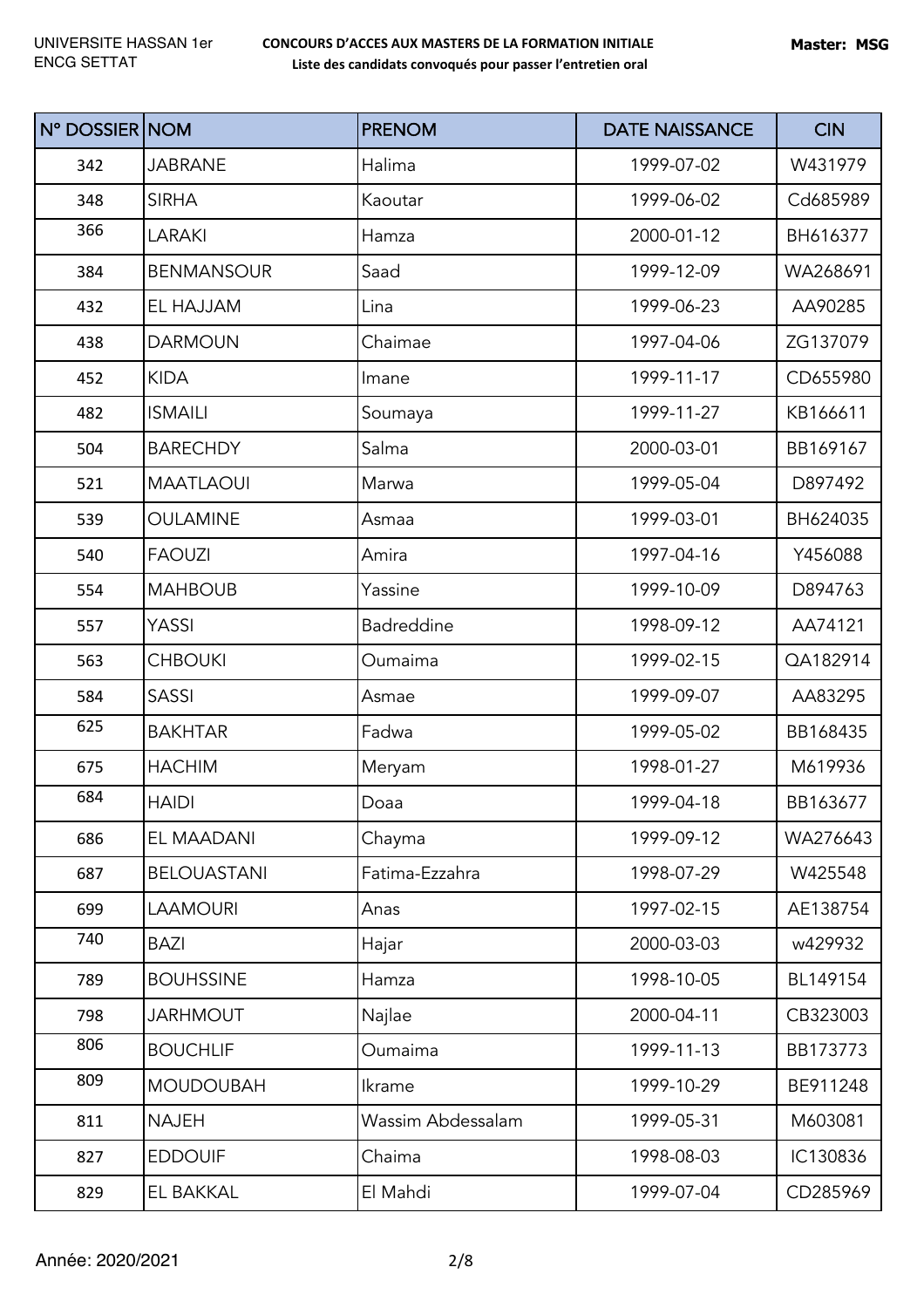| N° DOSSIER NOM |                               | <b>PRENOM</b>   | <b>DATE NAISSANCE</b> | <b>CIN</b>     |
|----------------|-------------------------------|-----------------|-----------------------|----------------|
| 835            | <b>DARKAOUI</b>               | Maryem          | 1998-09-14            | W421694        |
| 838            | <b>BAYLA</b>                  | Khalid          | 1991-08-07            | W351768        |
| 840            | <b>SNOUSSI AMOURI</b>         | Abdessamad      | 1997-12-23            | CD284530       |
| 845            | EL MISSAOUI                   | Khadija         | 1999-05-12            | MC284043       |
| 875            | <b>RABBAH</b>                 | Naji            | 1999-03-29            | HA219434       |
| 879            | <b>MAATAOUI</b>               | Hatim           | 1995-03-11            | D964527        |
| 928            | <b>KOURYANI</b>               | Abdelilah       | 1998-11-05            | <b>UD11018</b> |
| 935            | <b>MAHIR</b>                  | Yassir          | 1998-03-16            | WA257899       |
| 948            | <b>CHALLI</b>                 | Wafae           | 1999-05-09            | Q339014        |
| 949            | <b>BENLABSER</b>              | Mouna           | 30/06/1998            | D909679        |
| 957            | <b>TOUHAN</b>                 | Zineb           | 1998-05-20            | WA271729       |
| 968            | <b>ELKABDANI</b>              | Fatima-Ezzahra  | 1999-02-04            | JH49760        |
| 988            | <b>ANEJJAR</b>                | Hajar           | 1998-07-04            | BL146994       |
| 989            | <b>DARISS</b>                 | <b>Boutaina</b> | 1998-07-24            | WA262108       |
| 995            | <b>OUSSI OMAR</b>             | Yassine         | 1999-12-03            | AD297148       |
| 1002           | <b>BOUFTINI</b>               | Salima          | 1998-06-18            | M604811        |
| 1012           | <b>ETTOUHRI</b>               | Meryem          | 1999-03-10            | JM72948        |
| 1014           | <b>ELHAMDI ALAOUI</b>         | Mohamed         | 1999-10-20            | <b>UD11393</b> |
| 1022           | EL-FILALI-EL-MOUNTACIRIbrahim |                 | 1998-03-09            | CD470779       |
| 1023           | EL FILALI                     | Maryam          | 1996-02-24            | WA236442       |
| 1026           | <b>ZADDOUK</b>                | Meryem          | 1995-10-05            | IB217805       |
| 1058           | <b>MAAROUFI MELIANI</b>       | Salma           | 1999-04-05            | BK669393       |
| 1080           | NAMMAT                        | Hajar           | 1998-09-09            | J520386        |
| 1097           | <b>LOUKSANI</b>               | Imane           | 1999-05-20            | EE814918       |
| 1127           | <b>JAMIL</b>                  | Salma           | 2000-04-17            | WA210523       |
| 1130           | <b>BENJEDDOU</b>              | Menal           | 1999-02-26            | SJ33922        |
| 1161           | <b>MOUMEN</b>                 | Hajar           | 1998-09-03            | XA129280       |
| 1170           | <b>HAIBI</b>                  | Imane           | 1995-10-12            | HH165695       |
| 1218           | <b>FALAH</b>                  | Fadwa           | 1999-12-10            | BW2521         |
| 1226           | <b>JADDA</b>                  | Nassima         | 2000-03-05            | BB176025       |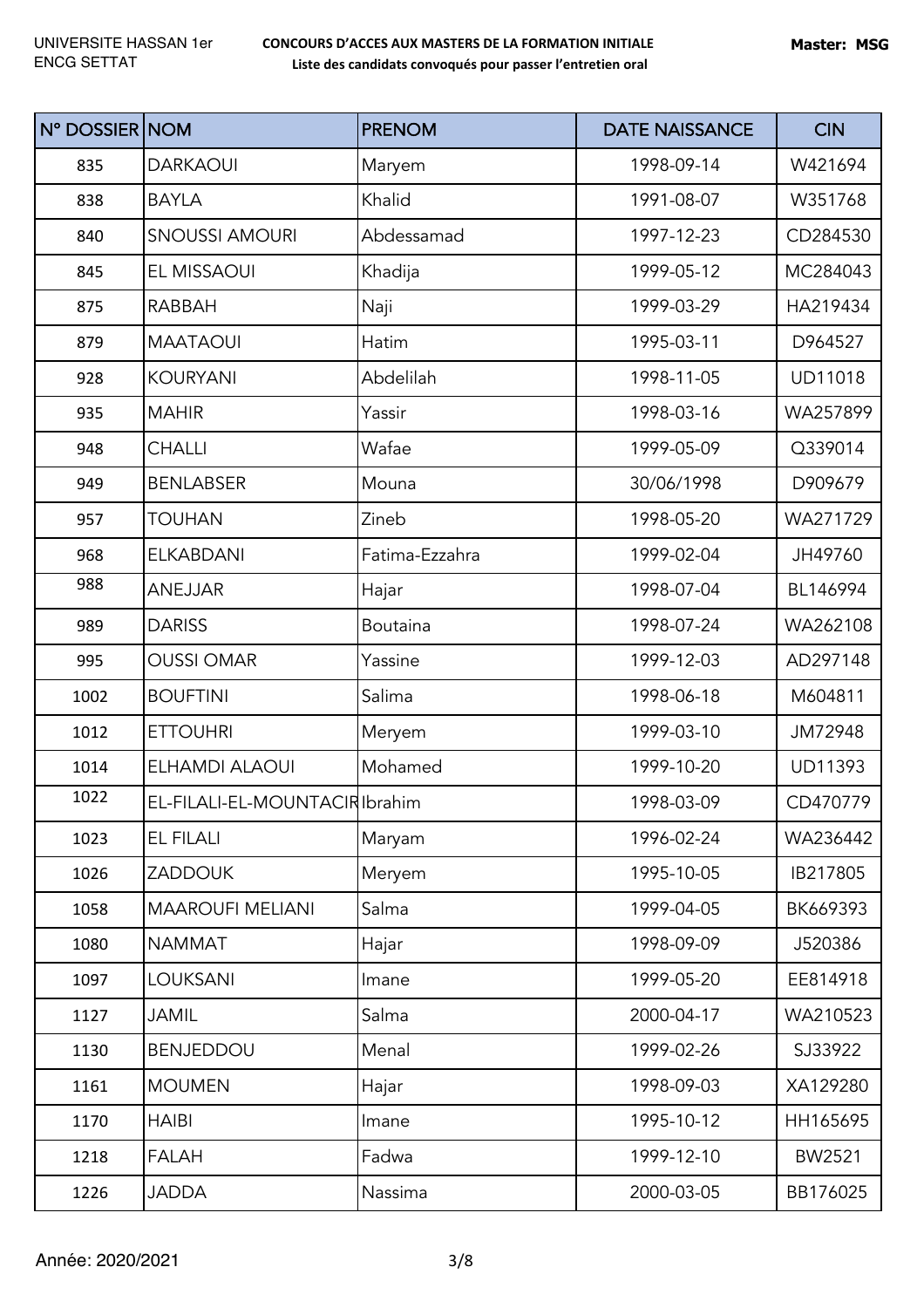| N° DOSSIER NOM |                           | <b>PRENOM</b> | <b>DATE NAISSANCE</b> | <b>CIN</b> |
|----------------|---------------------------|---------------|-----------------------|------------|
| 1278           | <b>DFOUF</b>              | Chaimaa       | 1999-09-13            | W428828    |
| 1310           | <b>KADDOURI</b>           | Omayma        | 1999-06-11            | CN34106    |
| 1324           | <b>NAIT MBARK</b>         | Kaltouma      | 1999-11-15            | BB176946   |
| 1351           | <b>LAACHRATE</b>          | Nada          | 2000-02-29            | JC591076   |
| 1371           | <b>SABIR</b>              | Khadija       | 1992-06-03            | A 445057   |
| 1372           | <b>EL ATTAR</b>           | Boutaina      | 1999-07-28            | AE279262   |
| 1385           | <b>RAHBIB</b>             | Selma         | 1999-08-29            | Q338628    |
| 1388           | <b>SNASNI</b>             | Rihab         | 1999-07-16            | ZT274241   |
| 1391           | <b>HARDOUN</b>            | Moad          | 2020-02-26            | JC587941   |
| 1413           | EL ASRAOUI                | Hind          | 1999-04-23            | AD295888   |
| 1418           | <b>AIT MOUNA</b>          | Oumaima       | 1998-01-26            | EE846097   |
| 1469           | <b>BEN BAHCINE</b>        | Zineb         | 2020-01-08            | JT80458    |
| 1481           | <b>ZEDDAOUI</b>           | Zineb         | 1999-05-25            | BB172031   |
| 1489           | <b>BOUGUNINE</b>          | Amine         | 1999-05-06            | X191092    |
| 1490           | <b>WAHIANA</b>            | Hajar         | 1999-07-18            | WA272701   |
| 1508           | <b>MAHDAOUI</b>           | Anass         | 1997-10-05            | U192200    |
| 1537           | EL ORF                    | Manal         | 1999-10-14            | AE272586   |
| 1541           | <b>RIFLA</b>              | Oumaima       | 1999-09-04            | BB170961   |
| 1549           | SOUALEM                   | Hayat         | 1999-09-12            | AD291014   |
| 1554           | <b>GHOUFIR EL IDRISSI</b> | Soukaina      | 1997-03-16            | TK24058    |
| 1575           | <b>BOULJAOUI</b>          | Najima        | 1998-07-30            | DO51836    |
| 1593           | <b>OUDRHOUGH</b>          | Youness       | 1998-01-03            | BH612456   |
| 1604           | <b>TIHBAKI</b>            | Khadija       | 1999-04-14            | T287779    |
| 1650           | <b>RAFAI</b>              | Nourelhoda    | 1998-04-05            | F642477    |
| 1653           | <b>BOUBKRAOUI</b>         | Asmae         | 1998-04-18            | UC153502   |
| 1741           | <b>DOUIRI</b>             | Omar          | 1999-11-05            | CB323692   |
| 1742           | <b>BOULEHOUAJEB</b>       | Amine         | 2000-03-28            | BH615864   |
| 1743           | <b>BENMHAMMED</b>         | Salma         | 1999-01-04            | EE834877   |
| 1756           | <b>BOUTTYA</b>            | Zakaria       | 1998-09-15            | Y461581    |
| 1762           | <b>OURICH</b>             | Zakaria       | 1999-12-10            | EE860531   |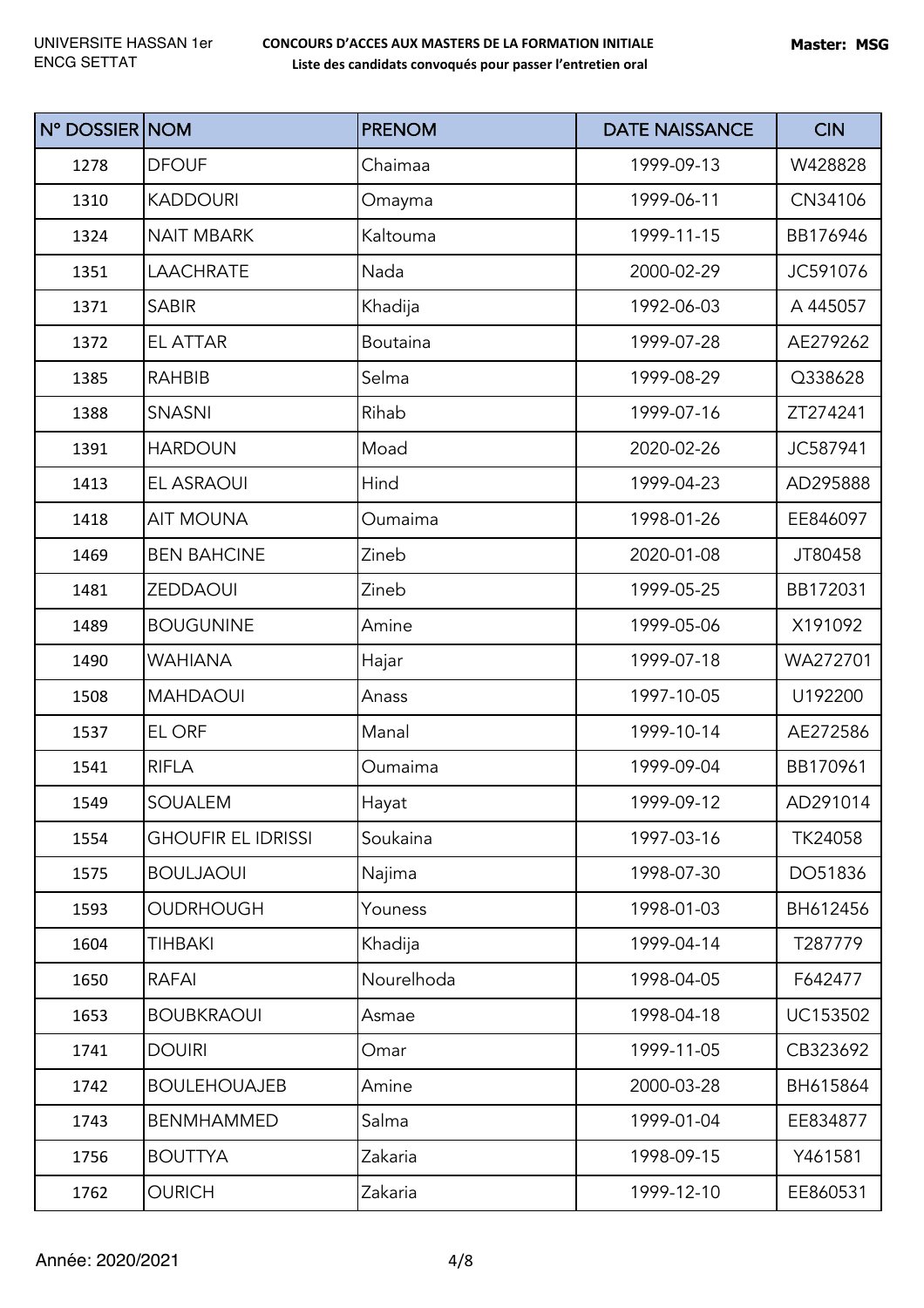| N° DOSSIER NOM |                          | <b>PRENOM</b> | <b>DATE NAISSANCE</b> | <b>CIN</b> |
|----------------|--------------------------|---------------|-----------------------|------------|
| 1776           | <b>TLEMCANI LOGHMARI</b> | Mouna         | 1999-12-06            | BJ456731   |
| 1783           | <b>BACHA</b>             | Anass         | 1998-07-14            | BJ442652   |
| 1799           | <b>MOUNTASSAR</b>        | Chadia        | 1998-07-06            | BK672411   |
| 1807           | <b>IZIKA</b>             | Hala          | 1998-08-19            | HH173685   |
| 1814           | <b>BELLASRI</b>          | Youness       | 1998-09-11            | W420939    |
| 1842           | <b>CHHAIBY</b>           | Oussama       | 1999-10-16            | T292964    |
| 1851           | <b>MERYEM</b>            | Daal          | 1997-11-22            | AA 67569   |
| 1872           | <b>OUBENSAID</b>         | Anouar        | 1999-01-26            | V350664    |
| 1883           | <b>FTICH</b>             | Soufian       | 1999-09-05            | GK150478   |
| 1884           | <b>MOUJAHID</b>          | Hind          | 1999-03-06            | HA219063   |
| 1908           | <b>KAMRI</b>             | Meryeme       | 1999-04-03            | EA220262   |
| 1962           | <b>ADIL</b>              | Wissal        | 1999-09-29            | Y466885    |
| 1976           | <b>MOURCHID</b>          | Oussama       | 1999-01-09            | BB168270   |
| 2060           | <b>NAKAL</b>             | Hajar         | 1999-12-04            | WA269002   |
| 2067           | <b>BARBOUCH</b>          | Mohamed       | 1997-07-14            | U190473    |
| 2081           | <b>TOUTOUCH</b>          | Fatimaezzahra | 1999-01-23            | JH53712    |
| 2082           | <b>IDKOUKOU</b>          | Halima        | 1999-01-17            | JH52532    |
| 2097           | <b>HAMMA</b>             | Chaimaa       | 1998-12-27            | BK679135   |
| 2099           | <b>BOUFALAH</b>          | Chaimaa       | 1999-12-06            | BK684355   |
| 2103           | <b>DIBT</b>              | Nouhayla      | 2000-04-05            | BL154027   |
| 2104           | <b>GUERRARA</b>          | Siham         | 2000-03-25            | BB181028   |
| 2145           | <b>JOBRANE</b>           | Yahya         | 1999-09-06            | W 433891   |
| 2146           | <b>ELHADIRI</b>          | Halima        | 1999-01-05            | WA277204   |
| 2184           | <b>MADAK</b>             | Nisrine       | 1999-01-06            | M614078    |
| 2237           | <b>SODKI</b>             | Asmaa         | 1999-07-16            | W407976    |
| 2277           | <b>TOUMI</b>             | Loubna        | 1999-11-22            | A749055    |
| 2278           | EL AMRANI                | Ikrame        | 1999-09-09            | DJ36049    |
| 2325           | <b>KHAFIF</b>            | Oussama       | 1999-11-12            | w429364    |
| 2345           | <b>LKOUSSE</b>           | Deyaa         | 2000-01-04            | w434317    |
| 2361           | EL MACOUTI               | Doha          | 1999-03-19            | MA144487   |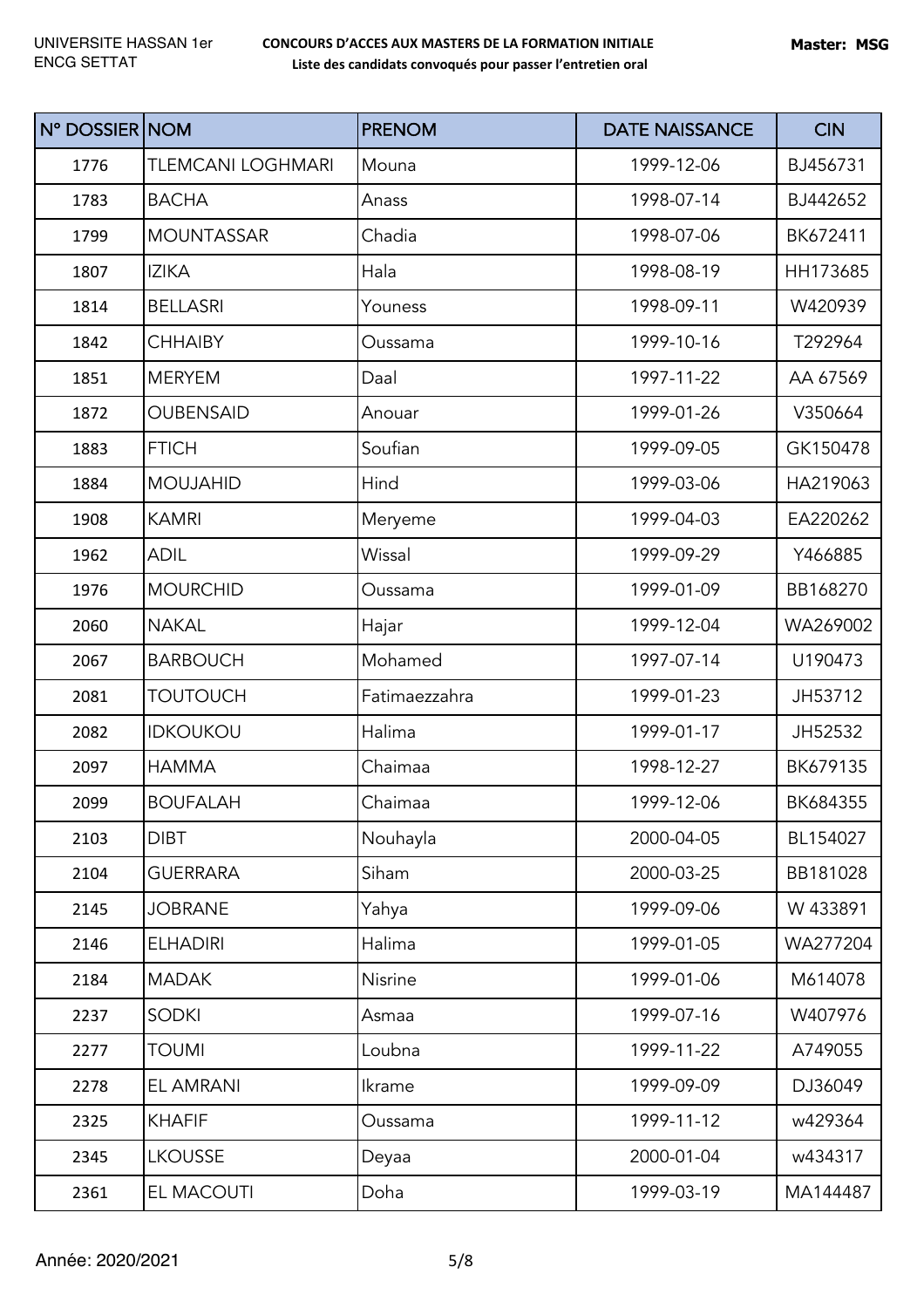| N° DOSSIER NOM |                           | <b>PRENOM</b>  | <b>DATE NAISSANCE</b> | <b>CIN</b> |
|----------------|---------------------------|----------------|-----------------------|------------|
| 2382           | <b>MEZZARA</b>            | Meryem         | 1999-11-16            | W432987    |
| 2433           | <b>KHADRI</b>             | Kawtar         | 1997-06-22            | BH595491   |
| 2444           | <b>OUFIR</b>              | Khalid         | 1999-11-16            | BB179970   |
| 2445           | <b>BENSLAOUI</b>          | Yassine        | 1997-09-08            | w364368    |
| 2449           | <b>BOURHABA</b>           | Sofiane        | 1998-12-22            | W428998    |
| 2462           | EL AOUINA                 | Ayoub          | 1998-04-12            | AD271493   |
| 2497           | <b>TBARIK</b>             | Siham          | 1997-10-26            | GA209447   |
| 2504           | <b>QASMI</b>              | Hajar          | 1998-11-05            | D897740    |
| 2532           | <b>FADILI</b>             | Hicham         | 1999-10-13            | WA266764   |
| 2636           | <b>LGOUR</b>              | Siham          | 1998-10-06            | JE300987   |
| 2642           | <b>BELGAID</b>            | Amina          | 1999-08-31            | Q341845    |
| 2655           | <b>RAKI</b>               | Soumia         | 1999-05-02            | BB170820   |
| 2695           | EL MOUNTASSIR             | Imane          | 1999-08-09            | Q335999    |
| 2696           | <b>IDBENASSER</b>         | Ayoube         | 1998-06-26            | JE305454   |
| 2735           | <b>JELLAL</b>             | Hamza          | 1998-06-26            | AE257540   |
| 2791           | <b>OULADSINE</b>          | Fatima Ezzahra | 1997-03-21            | D908610    |
| 2809           | SEMLALI                   | Fahd           | 1998-04-29            | DN34072    |
| 2868           | <b>MANNOU</b>             | Mouna          | 1997-11-07            | JE297781   |
| 2886           | SEHMANI                   | Aya            | 2000-01-18            | BK299893.  |
| 2899           | <b>HILMI</b>              | Ilham          | 1999-07-04            | DN37414    |
| 2905           | YAAGOUBI                  | Majdouline     | 1999-05-19            | AA73655    |
| 2915           | EL MOUSAID EL HASSANIAsma |                | 1999-04-08            | M616383    |
| 2918           | <b>BEN OUAHI</b>          | Rabi           | 1998-06-09            | PA161004   |
| 2969           | <b>MOUAFAK</b>            | Amina          | 1999-04-08            | W431957    |
| 3011           | <b>ELALOUI</b>            | Meriem         | 1998-10-16            | BH609449   |
| 3038           | <b>ROUASSI</b>            | Rajaa          | 12/10/1998            | BK674133   |
| 3042           | EL HIMER                  | Zaineb         | 1997-07-25            | IB234593   |
| 3087           | LAHBEL                    | Lamyaa         | 1997-06-19            | BB151876   |
| 3184           | <b>HAFID</b>              | Halima         | 1999-01-24            | W 425504   |
| 3234           | <b>ERRAGHEB</b>           | Rkia           | 1998-12-05            | MC289964   |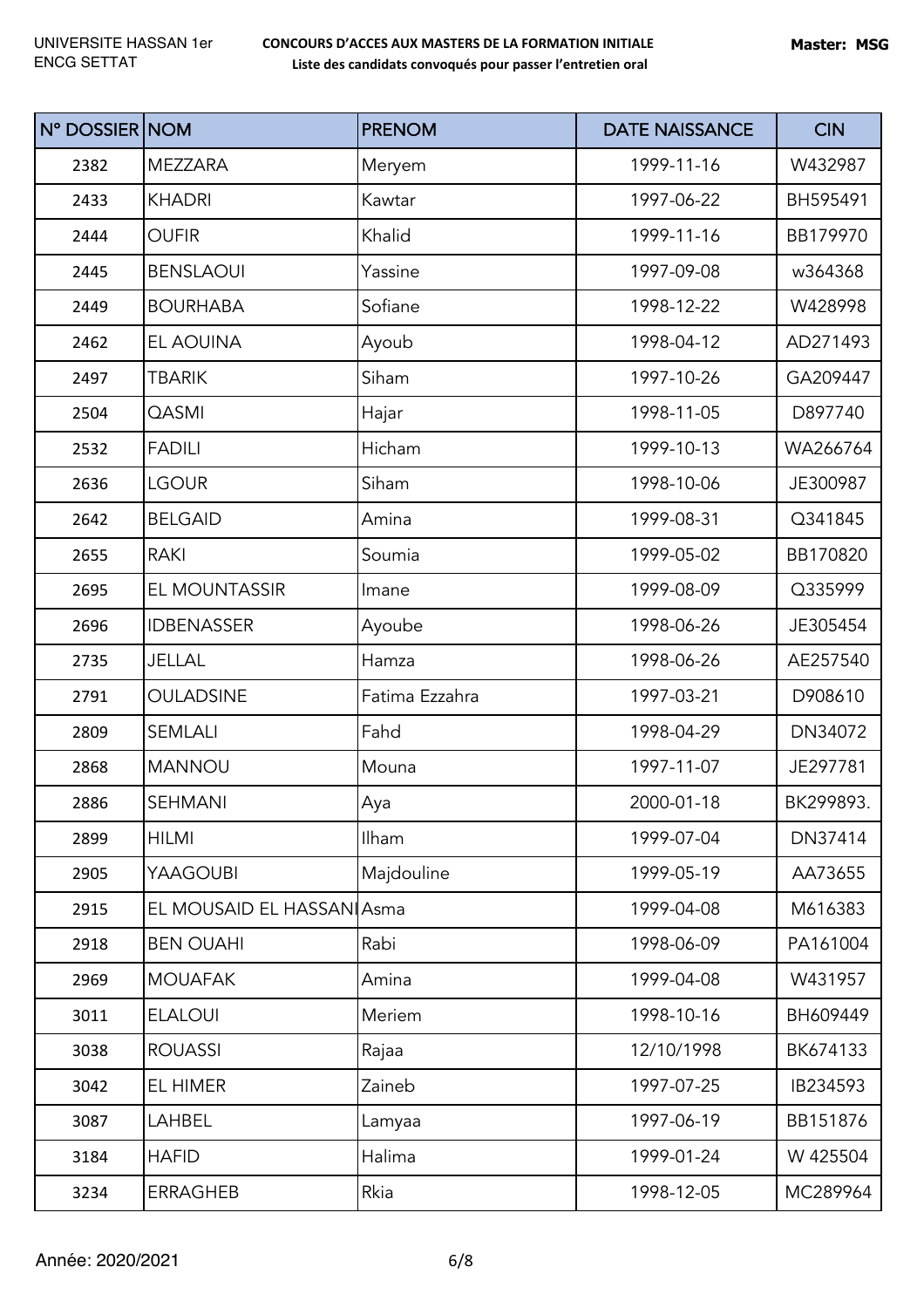| N° DOSSIER NOM |                   | <b>PRENOM</b> | <b>DATE NAISSANCE</b> | <b>CIN</b> |
|----------------|-------------------|---------------|-----------------------|------------|
| 3263           | <b>ZAZOULI</b>    | Imane         | 1996-03-10            | HH110954   |
| 3295           | <b>LAHBIL</b>     | Hassan        | 1997-04-07            | W407811    |
| 3398           | <b>MADI</b>       | Abderrahim    | 1999-07-16            | JC587474   |
| 3422           | EL BAHY           | Dounia        | 1999-03-14            | w431910    |
| 3424           | <b>SLIMI</b>      | Oussama       | 1999-07-31            | BJ455683   |
| 3448           | EL BAHRI          | Israa         | 1997-11-14            | LG39420    |
| 3497           | <b>AADIM</b>      | Noura         | 1998-05-08            | N430279    |
| 3532           | <b>BEKKAI</b>     | Meryem        | 1998-09-21            | AA75545    |
| 3579           | <b>BANGOURA</b>   | Alseny        | 1997-12-15            | O 00182851 |
| 3613           | <b>TEA</b>        | Christiane    | 1997-10-20            | T012804G   |
| 3622           | <b>ZAHAR</b>      | Oumaima       | 1999-09-18            | ib241742   |
| 3625           | <b>EL ANKOUD</b>  | Asmae         | 1997-12-17            | AA70638    |
| 3638           | <b>GOTAR</b>      | Jihad         | 2000-01-01            | MC290246   |
| 3702           | <b>MEHDI</b>      | Zineb         | 1998-05-13            | F597779    |
| 3709           | <b>IRAOUI</b>     | Zineb         | 1999-01-12            | BH630124   |
| 3713           | <b>HOUSNI</b>     | Ibtissam      | 1999-04-21            | LA172306   |
| 3715           | <b>BERRADA</b>    | Othmane       | 1999-11-07            | EE823973   |
| 3723           | <b>ELALAMI</b>    | Doha          | 1999-11-08            | W432098    |
| 3750           | <b>AZEROUAL</b>   | Soumia        | 1996-08-03            | JE292735   |
| 3754           | <b>OUARDA</b>     | Zineb         | 1999-12-26            | BE910221   |
| 3756           | <b>MORCHID</b>    | Soukaina      | 2000-05-11            | BE907709   |
| 3788           | <b>ELHAMLAOUI</b> | Khadija       | 1999-11-11            | W432240    |
| 3821           | EL KHATIBI        | Wassim        | 1999-04-23            | W433333    |
| 3949           | <b>HSINA</b>      | Ouissal       | 1998-03-14            | BH611285   |
| 4005           | <b>GHERIS</b>     | Noura         | 1999-06-24            | EE842143   |
| 4042           | TALEB             | Hasna         | 1999-02-01            | AA88610    |
| 4147           | SIBAI             | Rim           | 1999-09-17            | BK679393.  |
| 4189           | EL JAOUHARI       | Houda         | 1998-01-22            | BJ438517   |
| 4228           | ABAR              | Sara          | 1998-06-15            | WA267063   |
| 4244           | EL KAMILI         | Sokaina       | 1998-06-24            | W389364    |